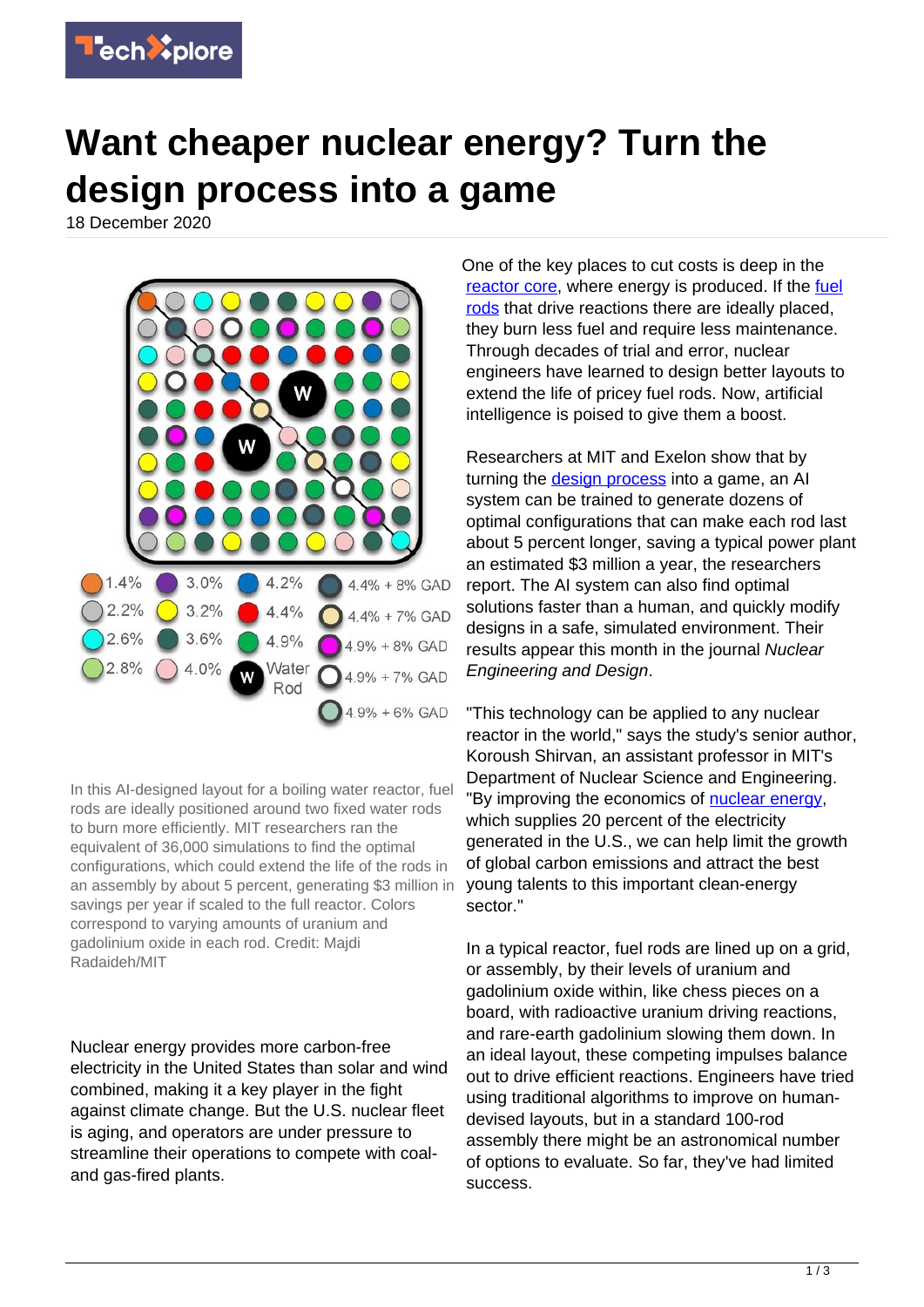

The researchers wondered if [deep reinforcement](https://techxplore.com/tags/deep+reinforcement+learning/) [learning](https://techxplore.com/tags/deep+reinforcement+learning/), an AI technique that has achieved superhuman mastery at games like chess and Go, could make the screening process go faster. Deep reinforcement learning combines [deep neural](https://techxplore.com/tags/deep+neural+networks/) [networks](https://techxplore.com/tags/deep+neural+networks/), which excel at picking out patterns in reams of data, with reinforcement learning, which ties learning to a reward signal like winning a game, as in Go, or reaching a high score, as in Super Mario Bros.

Here, the researchers trained their agent to position the fuel rods under a set of constraints, earning more points with each favorable move. Each constraint, or rule, picked by the researchers reflects decades of expert knowledge rooted in the laws of physics. The agent might score points, for example, by positioning low-uranium rods on the edges of the assembly, to slow reactions there; by spreading out the gadolinium "poison" rods to maintain consistent burn levels; and by limiting the number of poison rods to between 16 and 18.

"After you wire in rules, the neural networks start to take very good actions," says the study's lead author Majdi Radaideh, a postdoc in Shirvan's lab. "They're not wasting time on random processes. It was fun to watch them learn to play the game like a human would."

Through reinforcement learning, AI has learned to play increasingly complex games as well as or better than humans. But its capabilities remain relatively untested in the real world. Here, the researchers show that [reinforcement learning](https://techxplore.com/tags/reinforcement+learning/) has potentially powerful applications.

"This study is an exciting example of transferring an AI technique for playing board games and video games to helping us solve practical problems in the world," says study co-author Joshua Joseph, a research scientist at the MIT Quest for Intelligence.

Exelon is now testing a beta version of the AI system in a virtual environment that mimics an assembly within a boiling water reactor, and about 200 assemblies within a pressurized water reactor, which is globally the most common type of reactor. Based in Chicago, Illinois, Exelon owns and operates 21 nuclear reactors across the United

States. It could be ready to implement the system in a year or two, a company spokesperson says.

 **More information:** Majdi I. Radaideh et al. Physics-informed reinforcement learning optimization of nuclear assembly design, Nuclear Engineering and Design (2020). [DOI:](http://dx.doi.org/10.1016/j.nucengdes.2020.110966) [10.1016/j.nucengdes.2020.110966](http://dx.doi.org/10.1016/j.nucengdes.2020.110966)

This story is republished courtesy of MIT News ([web.mit.edu/newsoffice/](http://web.mit.edu/newsoffice/)), a popular site that covers news about MIT research, innovation and teaching.

 Provided by Massachusetts Institute of **Technology**